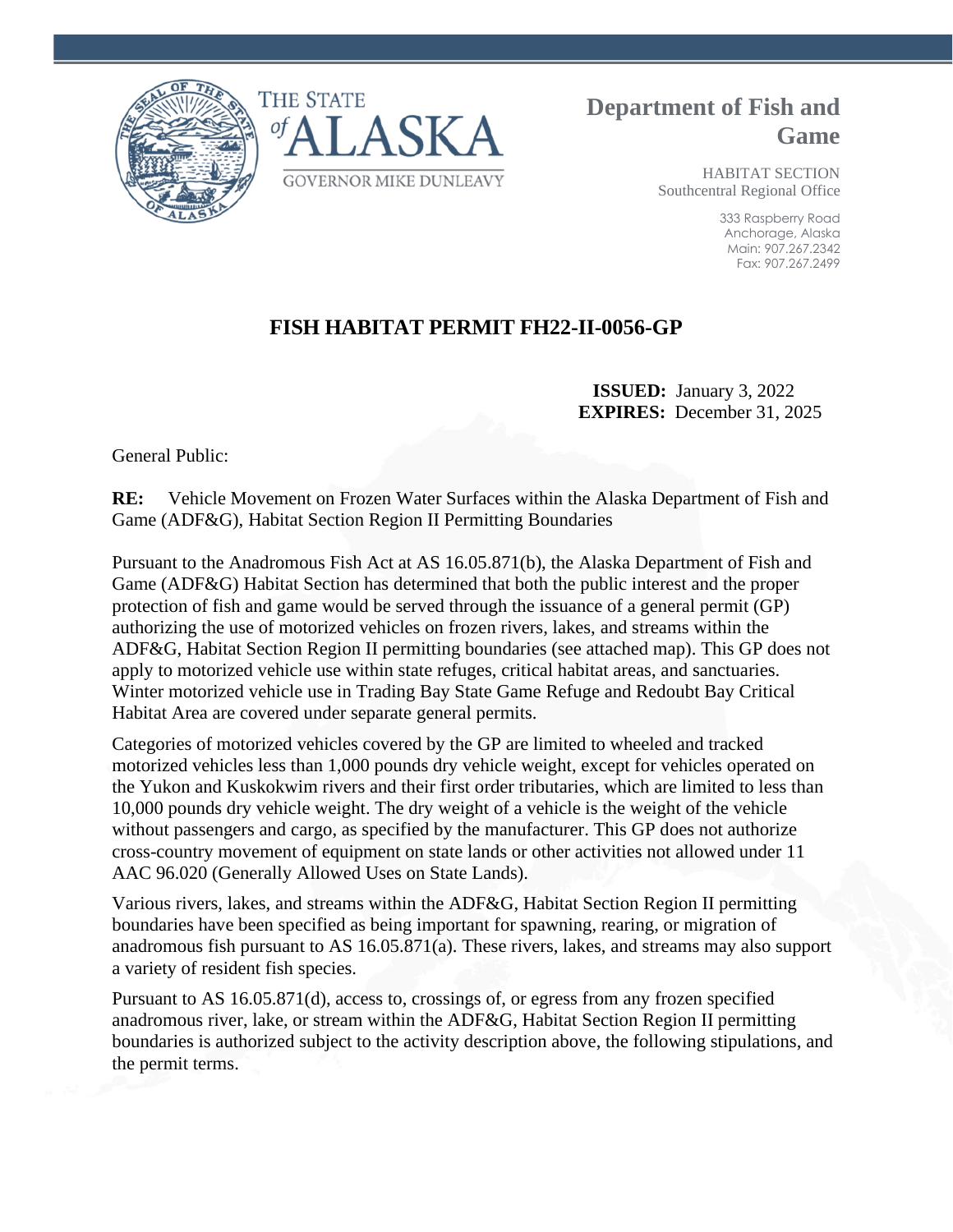- 1. This permit must be in your possession while conducting authorized activities.
- 2. The ice cover shall be of sufficient thickness to support the weight-bearing load of the authorized vehicle(s).
- 3. There shall be no vehicles or equipment operated in the open waters of any specified river, lake, or stream.
- 4. The use of snow or ice bridges, access ramps, or cribbing to cross any specified river, lake, or stream is prohibited unless approved, in writing, by the ADF&G, Habitat Section.
- 5. Access to or egress from frozen waters shall occur only at locations with gently or gradually sloping banks. There shall be no access to or egress from frozen waters at locations with sheer or cut banks.
- 6. The bed or banks of any specified river, lake, or stream shall not be altered or disturbed in any way to facilitate access to, use of, or egress from their frozen surfaces.
- 7. No fuel shall be stored, nor vehicles fueled or serviced while located on the frozen surface or below the ordinary high-water line of any specified river, lake, or stream.

## **Permit Terms**

This letter constitutes a permit issued under the authority of AS 16.05.871 and must be retained on site during project activities. Please be advised that this determination applies only to activities regulated by the Habitat Section; other agencies also may have jurisdiction under their respective authorities. This determination does not relieve you of your responsibility to secure other permits; state, federal, or local. You are still required to comply with all other applicable laws.

The vehicle owner and the operator, or the legal guardian of minor dependents, are responsible for the actions of contractors, agents, or other persons who participate in the approved activity. For any activity that significantly deviates from the approved plan, you shall notify the Habitat Section and obtain written approval in the form of a permit amendment before beginning the activity. Any action that increases the project's overall scope or that negates, alters, or minimizes the intent or effectiveness of any provision contained in this permit will be deemed a significant deviation from the approved plan. The final determination as to the significance of any deviation and the need for a permit amendment is the responsibility of the Habitat Section. Therefore, we recommend you consult the Habitat Section immediately before considering any deviation from the approved plan.

You shall give an authorized representative of the state free and unobstructed access to the permit site, at safe and reasonable times, for the purpose of inspecting or monitoring compliance with any provision of this permit. You shall furnish whatever assistance and information the authorized representative reasonably requires for monitoring and inspection purposes.

In addition to the penalties provided by law, this permit may be terminated or revoked for failure to comply with its provisions or failure to comply with applicable statutes and regulations. You shall mitigate any adverse effect upon fish or wildlife, their habitats, or any restriction or interference with public use that the commissioner determines was a direct result of your failure to comply with this permit or any applicable law.

You shall indemnify, save harmless, and defend the department, its agents, and its employees from any and all claims, actions, or liabilities for injuries or damages sustained by any person or property arising directly or indirectly from permitted activities or your performance under this